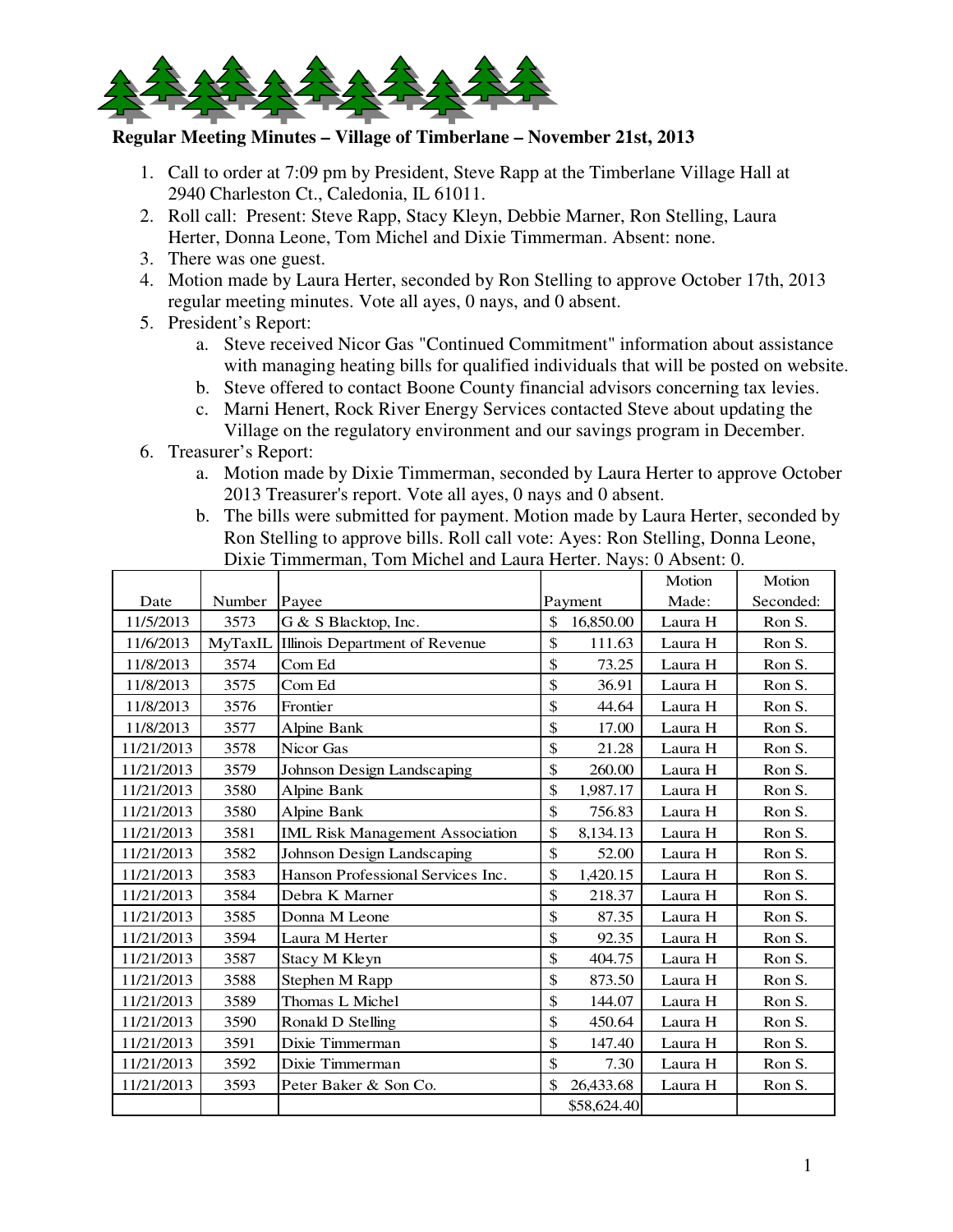- 7. Committee Reports
	- a. Finance
		- i. Stacy Kleyn presented the draft tax levy worksheet and 2014 proposed budget to the board of trustees. Changes will be made for next month.
		- ii. The board of trustees determined that no tax levy hearing is necessary.
	- b. Planning and Zoning
		- i. None.
	- c. Roads/Highways/Bridges
		- i. No culvert permits were issued.
		- ii. IDOT received two sealed bids for reconstruction of Orth Rd bridge. Civil Constructers of Illinois was the chosen bidder. Village website was updated.
		- iii. Motion made by Ron Stelling, seconded by Dixie Timmerman to approve an estimated cost of \$43,000 to apply a 2" stabilizing blacktop mat from the edge of Dawson Lake Rd toward the middle of the road from G & S Blacktop Inc. Durand, IL. Email roll call voting occurred on 10/20/13: Ayes: Ron Stelling, Dixie Timmerman, Tom Michel and Laura Herter. Nays: 0 Absent: Donna Leone.
		- iv. Motion made by Donna Leone, seconded by Tom Michel to approve payment of \$15,000.00 plus \$1,850.00 for prevailing wage adjustment to G & S Blacktop Inc. Durand, IL for Dawson Lake rd. Email roll call voting occurred on 11/4/13: Ayes: Ron Stelling, Donna Leone, Tom Michel and Laura Herter. Nays: 0 Absent: Dixie Timmerman.
	- b. Village Hall
		- i. Motion made by Laura Herter, seconded by Donna Leone to approve the license agreement with Grace Point Community Church for 6 months. Also received proof of insurance with the Village as additional insured for liability. Vote all ayes, 0 nays and 0 absent.
		- ii. Steve will provide more information to the trustees on posting of "firearms not allowed" pursuant to 450 ILCS 66/65 ruling.
- 8. Old Business
- a. None.
- 9. New Business
	- a. Motion made by Donna Leone, seconded by Laura Herter to approve Resolution R13-325-01 Municipal Estimate of Maintenance costs for 2014. Vote all ayes, 0 nays and 0 absent.
	- b. Motion made by Ron Stelling, seconded by Donna Leone to approve Resolution R13-325-02 Maintenance of Streets and Highways by Municipality under the Ill Highway Code for 2014. Vote all ayes, 0 nays and 0 absent.
- 10. Open Actions from previous meetings:

| <b>Open Actions:</b>                                             | <b>Meeting</b> | <b>Contact</b>    |
|------------------------------------------------------------------|----------------|-------------------|
| Bond remains open for \$15,000 waiting for final work to be done | Late 2009      | <b>Steve Rapp</b> |
| from Kevin Bunge at Civil Engineering Services.                  |                |                   |
| Check into securing the thermostat controls at the village hall. | May 2012       | Trustees          |
| 25K inter-governmental agreement with Belvidere Township         | Aug 2012       | Village attorney  |
| Request to reduce speed limit on village portion of Dawson Lake  | Aug 2012       | Steve Oct 2013    |
| Single Waste Refuse collection consideration to investigate      | Nov 2012       | Tom Michel        |